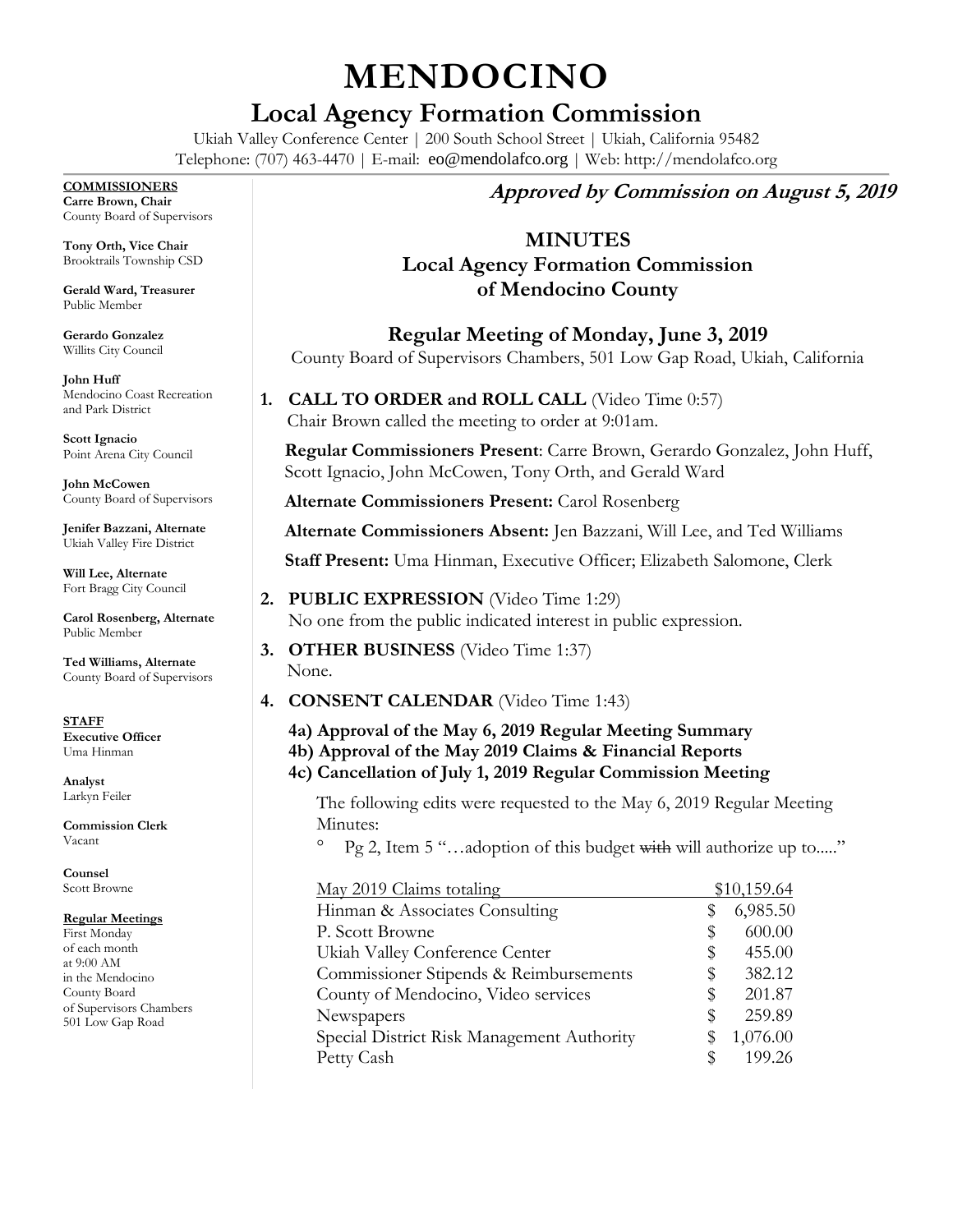Upon motion by Commissioner McCowen and second by Commissioner Ward, Consent Calendar items 4a) Approval of the May 6, 2018 Regular Meeting Summary Minutes with noted edits, and 4b) Approval of the May 2019 Claims and Financial Report, and 4c) Cancellation of July 1, 2019 Regular Commission Meeting were approved by roll call vote:

Ayes: (7) Brown, Gonzalez, Huff, Ignacio, McCowen, Orth, and Ward

# **5. PUBLIC HEARING ITEMS** (Video Time 8:27)

None

# **6. WORKSHOP ITEMS**

#### **6a) Brooktrails Township Community Services District MSR/SOI Update** (Video Time 8:38)

EO Hinman presented. Comments and questions were offered by Commissioners Brown, Orth, McCowen, Rosenberg, Gonzalez, and Huff.

The following points were noted:

- On Page 34 of 82, also Page 2-11, clarify whether Brooktrails Firefighters Association is a separate entity from the BTCSD Fire Department for fundraising activities.
- On Page 21 of 82, also Page 1-5, and under Section 1.6, clarify whether this section titled Senate Bill 215 should include Senate Bill 375.
- On Page 47 of 82, also Page 2-23, provide information regarding the Teeter Plan and the 232 Brooktrails Township lots in default of property tax and assessments and subject to pending sale at auction as of January 26, 2019.
- <sup>o</sup> Provide information regarding the current status of the Brooktrails Township Specific Plan Lot Reduction Program including the District's incentivization of lot mergers and accepting donated lots.
- <sup>o</sup> Provide information describing that the original Brooktrails Township subdivision envisioned parttime occupancy and an associated lower demand on water supply and created lots that are economically difficult to development due to small size and various physical constraints.
- Clarify the history and relationship between the District and Sylvandale and Spring Creek and whether these subdivisions are part of the 6,000 plus lots in the Brooktrails Township subdivision.
- <sup>o</sup> For future MSRs, Table 2.2 should consistently include the names of elected or appointed officials for the governing body of local agencies.
- On Page 32 of 82, also Page 2-9, modify Table 2.4 to include Fiscal Year 2017-18 financial audit information.
- <sup>o</sup> On Page 31 of 82, also Page 2-9, at the top of the page, correct the reference to the current County EOA contract as being Countywide to the Inland area including the Highway 101 corridor, Covelo, and Anderson Valley.
- On Page 32 of 82, also Page 2-9, modify Table 2.4 to clearly show the amount of funds held in reserve by the District consistent with previous MSRs.
- On Page 34 of 82, also Page 2-11, revise Section 2.4.2.1 including the following language "a reserve account is hereby established", since the District reserve policy is not established by the MSR.
- Provide information regarding the reserve balance for each of the reserve accounts listed under Section 2.4.2.1.
- On Page 32 of 82, also Page 2-9, modify Table 2.4 to reflect an Income Statement that itemizes the District's expenses from the audit, instead of the District's budget, and provides a net income.
- <sup>o</sup> Provide the full audit report as an attachment to the MSR to better inform the Commission and the public about the District's financial position and history.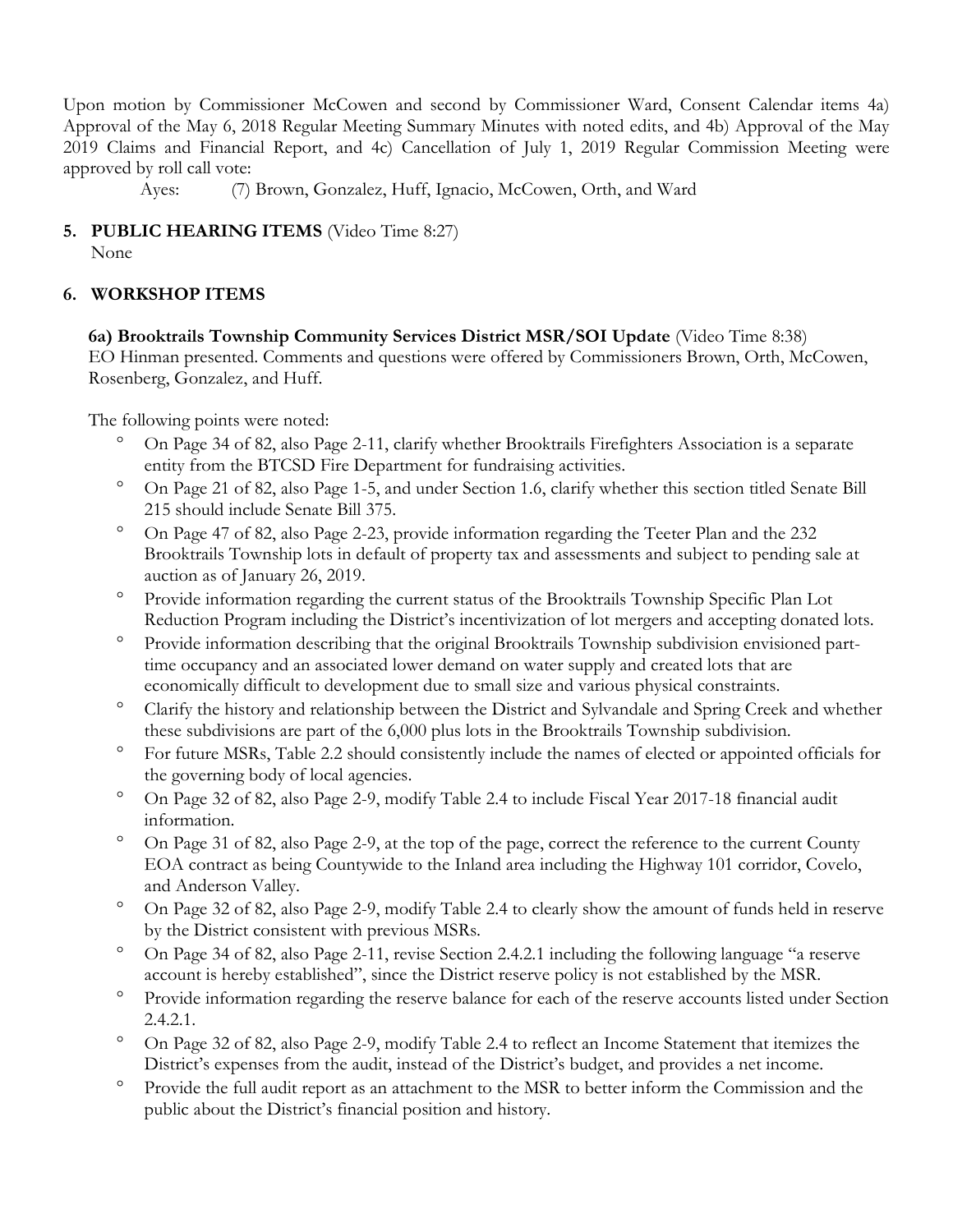<sup>o</sup> As a courtesy, verify the information regarding wastewater treatment and disposal services under Section 3.6.2 with the City of Willits Administration to ensure both parties are on the same page related to services provided and resolution of the legal dispute between the District and the City.

Tamara Alaniz, General Manager of Brooktrails Township CSD, addressed the Commission, providing further information on the points discussed. She also thanked LAFCo staff for their work and willingness to incorporate District comments into the document.

# **7. MATTERS FOR DISCUSSION & POSSIBLE ACTION**

## **7a) The Special District Risk Management Authority 2019 Board of Directors Election** (Video Time 1:02:48)

Chair Brown presented the Special District Risk Management Authority (SDRMA) Board of Directors official election ballot and possible selection of candidates for 2019. Comments and questions were offered by Commissioners Gonzalez, Ignacio, Brown, Ward, McCowen, and Rosenberg.

Upon motion by Commissioner McCowen and second by Commissioner Gonzalez, adoption of the Official Election Resolution and Ballot, selecting candidate Patrick O'Rourke, authorizing the Chair's signature, and directing staff to submit the Ballot to SDRMA, was approved by roll call vote:

Ayes: (7) Brown, Gonzalez, Huff, Ignacio, McCowen, Orth, and Ward

# **8. INFORMATION/ REPORT ITEMS**

# **8a) Work Plan, Current, and Future Proposals** (Video Time: 1:10:50)

EO Hinman presented and noted that the format of the staff report has changed to provide more information about each of the projects. Comments and questions were offered by Commissioner Ward.

## **8b) Correspondence** (Video Time: 1:13:00)

EO Hinman reported no correspondence.

## **8c) Executive Officer's Report** (Video Time: 1:13:16)

The Commission recognized Clerk Salomone's seven years of dedicated and excellent service to Mendocino LAFCo and presented a Certificate of Appreciation.

EO Hinman reported on the following (Video Time 1:20:30):

- Albion-Little River Fire Protection District concerns regarding finding a long-term Fire Chief.
- <sup>o</sup> Point Arena Harbor Report addressing ways to keep pier operations viable is now complete.
- Upper Russian River Water Agency consolidation effort update.
- <sup>o</sup> Free Sexual Harassment webinar training from SDRMA on June 6, 2019 at 10 a.m.
- Millview CWD pre-application meeting with Dave Redding and SHN regarding proposed annexation.
- <sup>o</sup> City of Ukiah General Plan Update meeting with Craig Schlatter.

## **8d) Committee Reports** (Video Time: 1:24:20)

The Executive Committee is scheduled to meet after the Regular Meeting.